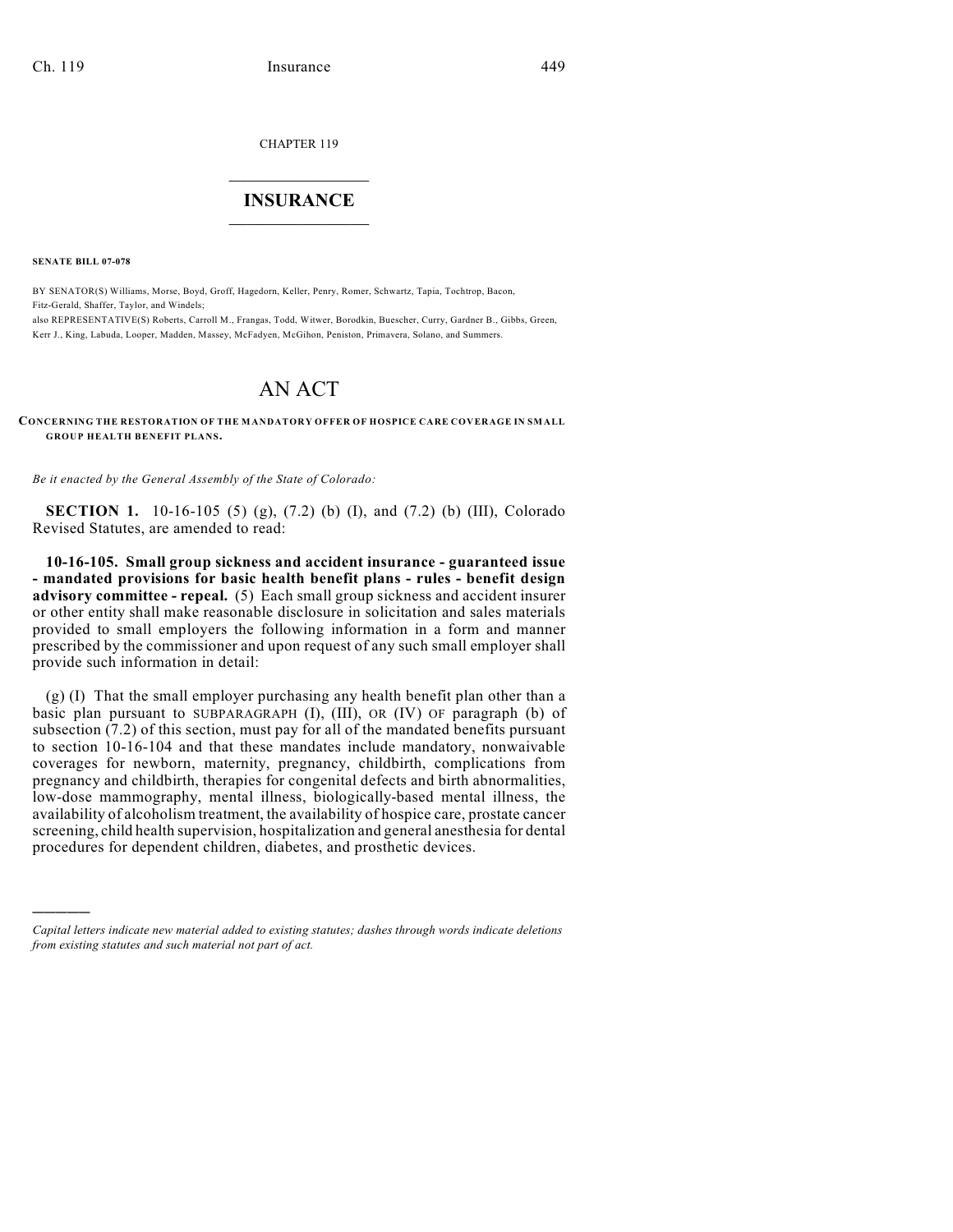### 450 Insurance Ch. 119

(II) That a small employer purchasing a basic health benefit plan DESCRIBED IN SUBPARAGRAPH (I), (III), OR (IV) OF PARAGRAPH (b) OF SUBSECTION (7.2) OF THIS SECTION is waiving coverage for low-dose mammography screening, mental illness, prostate screening, hospitalization and general anesthesia for dental procedures for children, AND the availability of treatment for alcoholism. and the availability of hospice care.

(7.2) The commissioner shall promulgate rules to implement a basic health benefit plan and a standard health benefit plan to be offered by each small employer carrier as a condition of transacting business in this state. The commissioner shall survey small group carriers to determine the range of health benefit plans available annually. The commissioner shall implement a basic plan that approximates the lowest level of coverage offered in small group health benefit plans. A basic health benefit plan may be based on the latest medical evidence. The commissioner shall implement a standard plan that approximates the average level of coverage offered in small group health benefit plans. In determining levels of coverage, the commissioner shall consider factors such as coinsurance, copayments, deductibles, out-of-pocket maximums, and covered benefits. The commissioner shall amend the rules to implement the basic and standard health benefit plans no more frequently than once every two years. The rules shall be in conformity with article 4 of title 24, C.R.S., and shall incorporate the following standard health benefit plan design described in paragraph (a) of this subsection (7.2) and the various options for the basic health benefit plan design described in paragraph (b) of this subsection (7.2):

(b) (I) A basic health benefit plan may reflect a basic health benefit plan that does not include coverage pursuant to the mandatory coverage provisions of section 10-16-104 (4), (5),  $\left(\frac{8}{6}\right)$ , (9), (10), and (12);

(III) A basic health benefit plan may reflect a basic health benefit plan that does not include coverage pursuant to the mandatory coverage provisions of section 10-16-104 (4), (5),  $(8)$ , (9), (10), and (12), is a high deductible plan that would qualify for a health savings account pursuant to 26 U.S.C. sec. 223. A carrier may apply deductible amounts for mandatory health benefits for child supervision services or prosthetic devices pursuant to section 10-16-104 (11) and (14) if such mandatory benefits are not considered by the federal department of treasury to be preventive or to have an acceptable deductible amount.

**SECTION 2.** 10-16-105 (7.2) (b) (IV) (A), Colorado Revised Statutes, as it will become effective January 1, 2008, is amended to read:

**10-16-105. Small group sickness and accident insurance - guaranteed issue - mandated provisions for basic health benefit plans - rules - benefit design advisory committee - repeal.** (7.2) The commissioner shall promulgate rules to implement a basic health benefit plan and a standard health benefit plan to be offered by each small employer carrier as a condition of transacting business in this state. The commissioner shall survey small group carriers to determine the range of health benefit plans available annually. The commissioner shall implement a basic plan that approximates the lowest level of coverage offered in small group health benefit plans. A basic health benefit plan may be based on the latest medical evidence. The commissioner shall implement a standard plan that approximates the average level of coverage offered in small group health benefit plans. In